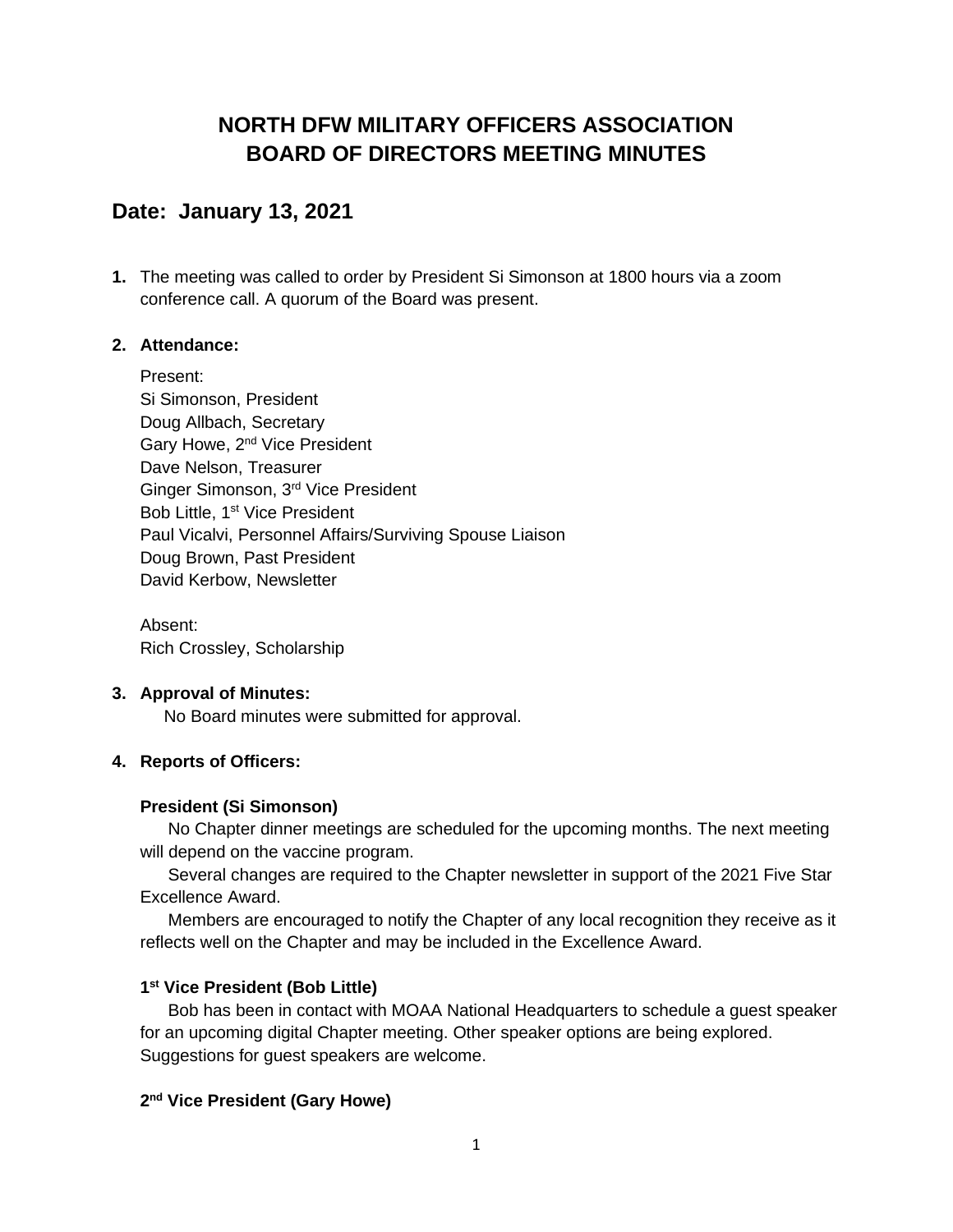The Chapter membership roster has been finalized and currently has eighty-four names, of which twenty-nine have paid their 2021 dues.

We currently have a small recruiting list of 8-10 names.

2021 dues reminders will be sent to delinquent members.

#### **3 rd Vice President Legislative and Community Activities (Ginger Simonson)**

The state legislature is currently in session.

The upcoming state budget is better than originally projected, leaving the state in reasonably good shape.

A TCC meeting is currently scheduled for 6-7 August in the DFW area.

The TCC is quiet legislatively. Ginger stated that she is contemplating running for the TCC legislative liaison office.

#### **Treasurer's Report (Dave Nelson)**

The Chapter's finances total \$17,744.45. \$5,665.10 is in the Chapter scholarship fund.

#### **Secretary's Report (Doug Allbach)**

No report.

#### **Reports of Committees:**

#### **Scholarship/ROTC/JROTC (Rich Crossley)**

No report.

#### **Newsletter Editor (David Kerbow)**

The deadline for newsletter articles is Sunday, January  $17<sup>th</sup>$ . It will be published a week later.

#### **Public Relations (Vacant)**

No report.

## **Personal Affairs/Surviving Spouse Liaison (Paul Vicalvi)**

No report.

#### **Historian (Vacant)**

No report.

#### **Past President (Doug Brown)**

On December 9, 2020 Past President Doug Brown swore in the below listed Chapter officers for 2021:

President **Keith Simonson** 1<sup>st</sup> VP Programs & Support Bob Little 2<sup>nd</sup> VP Membership & Personnel Affairs Gary Howe 3<sup>rd</sup> VP Legislative & Community Affairs Ginger Simonson